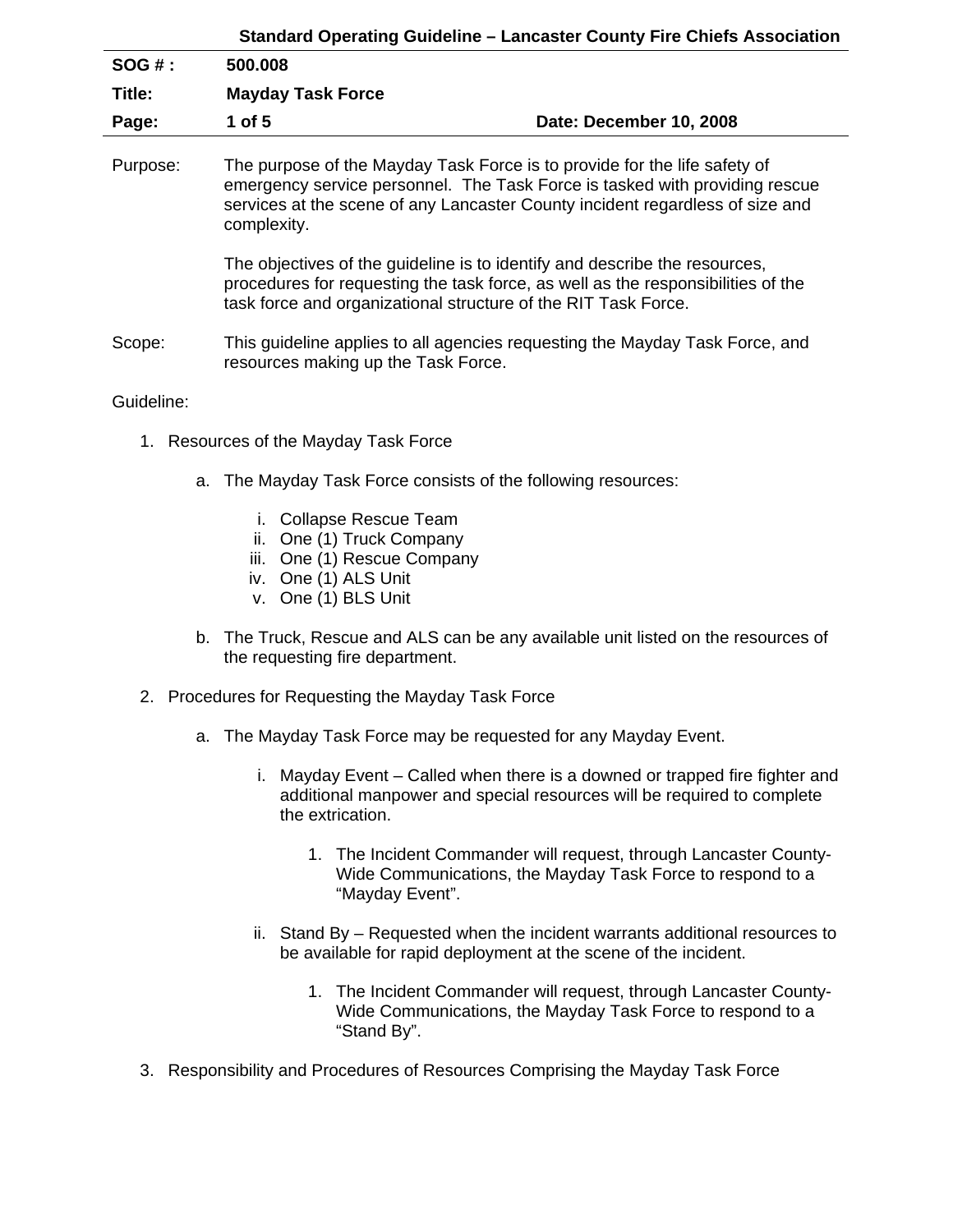|                          | Standard Operating Guideline – Lancaster County Fire Chiefs Association |
|--------------------------|-------------------------------------------------------------------------|
| 500.008                  |                                                                         |
| <b>Mayday Task Force</b> |                                                                         |
| $2$ of $5$               | Date: December 10, 2008                                                 |
|                          |                                                                         |

## a. Task Force Leader

- i. There will be only one (1) Task Force Leader.
- ii. The crew leader (unit officer) of the first arriving fire service unit of the Mayday Task Force will assume the Task Force Leader position.
- iii. The Task Force Leader position MAY be transferred to another member of the Task Force if deemed necessary.
- iv. The Task Force Leader will coordinate with the Incident Commander or their direct Supervisor to establish an assembly point / staging area for all Mayday Task Force Units.
- v. The Mayday Task Force Leader will coordinate the movement and engagement of all task force units. Task Force units and elements will only coordinate with the Task Force Leader and make every effort to maintain the unity of command.
- b. Mayday Task Force Units (Truck and Rescue)
	- i. All Mayday Task Force Units shall report directly to the Task Force staging area or assembly point upon arrival.
	- ii. Units shall not directly engage in fire fighting activities. If given an assignment by the Incident Commander, advise the Incident Commander that the unit is part of the Mayday Task Force and is only available for RIT/Mayday functions.
	- iii. Mayday Task Force Units may immediately engage in Life Safety or RIT functions upon arrival if needed prior to the arrival of the other Mayday Task Force Units.
	- iv. If Units immediately engage, they will advise the Mayday Task Force Leader of such activities.
- c. Mayday Task Force ALS Unit
	- i. The Mayday Task Force ALS Unit's primary role is to provide medical services to the Mayday Task Force Members as well as the trapped personnel.
	- ii. The ALS unit shall not engage in other on scene activities with other on scene Medial Units.
	- iii. The ALS Unit shall obtain the Medical Plan (ICS 206) form from the on scene Medical Units. If no Medical Plan exists, one will be created by as soon as possible by the Mayday Task Force ALS Unit.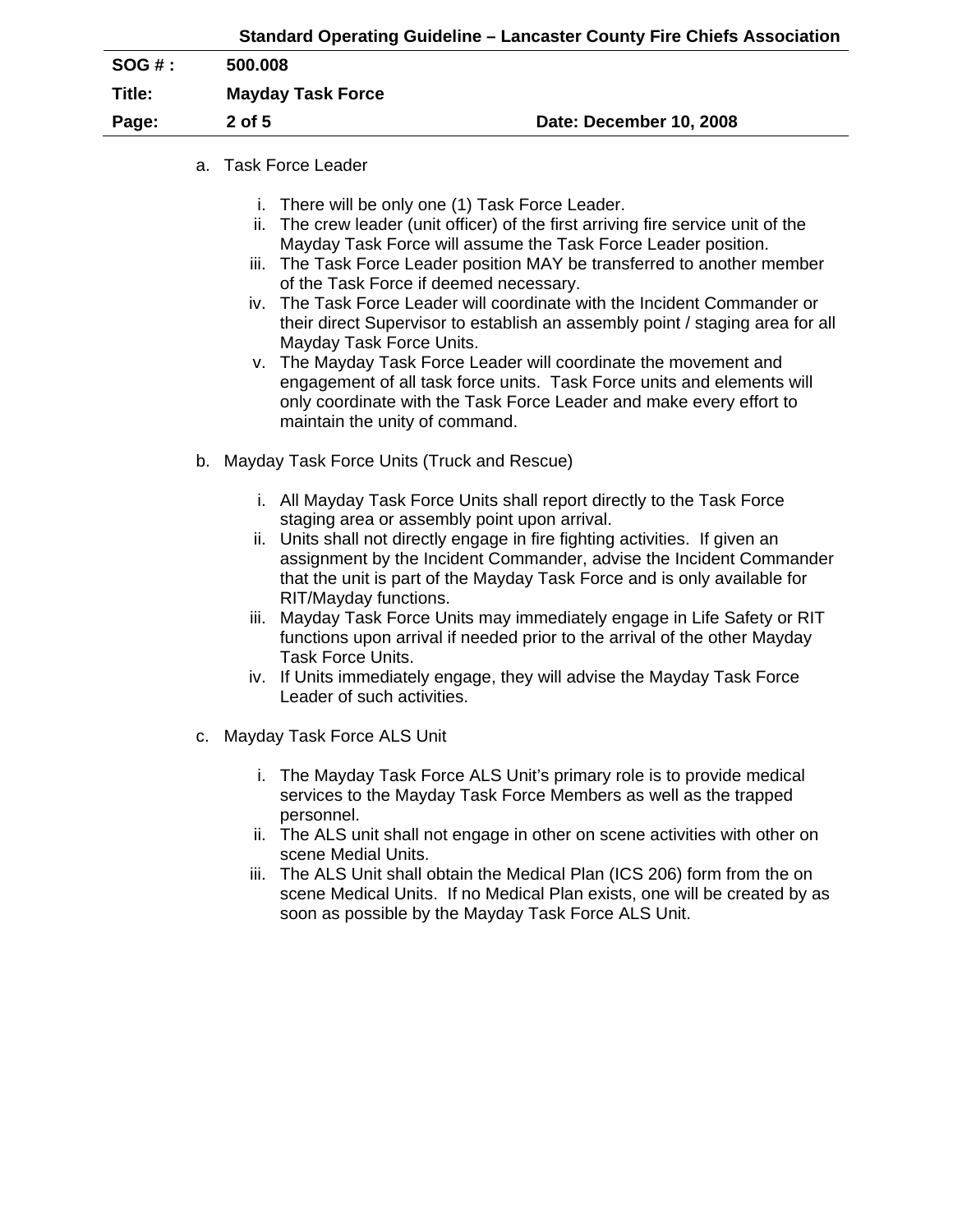|         |                          | Standard Operating Guideline – Lancaster County Fire Chiefs Association |
|---------|--------------------------|-------------------------------------------------------------------------|
| SOG # : | 500.008                  |                                                                         |
| Title:  | <b>Mayday Task Force</b> |                                                                         |
| Page:   | $3$ of $5$               | Date: December 10, 2008                                                 |

- 4. Organizational Structure
	- a. A Mayday Task Force Leader will be designated on all Mayday Task Force Deployments. The Task Force Leader position shall be assumed by the crew leader (unit officer) of the first arriving fire service unit of the Mayday Task Force. The Task Force Leader position may be transferred to another member of the Task Force but only through the formal transfer process.
	- b. All crew leaders (unit officers) will report to and receive assignments from the Mayday Task Force Leader only. Unity of Command is imperative to ensure a safe and successful operation.
	- c. Resources assigned to the Mayday Task Force shall not free lance or receive assignments from other ICS Command and General Staff positions except for immediate life safety concerns.
	- d. Mayday Task Force Positions
		- i. Task Force Leader (1)
		- ii. Collapse 65 Team Leader (1)
		- iii. Rescue Company Crew Leader [Unit Officer] (1)
		- iv. Truck Company Crew Leader [Unit Officer] (1)
		- v. ALS Unit Crew Leader [Unit Officer] (1)
		- vi. BLS Unit Crew Leader [Unit Officer] (1)
	- e. See Attachment 1 for an example of the Mayday Task Force organizations chart.
- 5. Responsibility of Lancaster County-Wide Communications (LCWC)
	- a. Mayday Event
		- i. Dedicate a dispatcher to the Mayday channel.
		- ii. Dispatch Mayday Task Force for Mayday assignment and any additional resources requested and/or needed.
		- iii. Example Verbiage for Dispatch "Dispatching Mayday Task Force for a Reported Mayday, East Hempfield Twp, 500 Centerville Rd, Park Plaza, Collapse 6-5, Truck 6-6, Rescue 8-4-1, M7-7-6, A6-12-1". Repeat announcement.
		- iv. If a firefighter(s) or crew transmits a Mayday on an unassigned channel, LCWC shall immediately take the following actions
			- 1. Clear all traffic off Mayday channel
			- 2. Advise the Incident Commander of the Mayday and the channel on which the Mayday was called. This channel will be the Mayday channel for the duration of the event.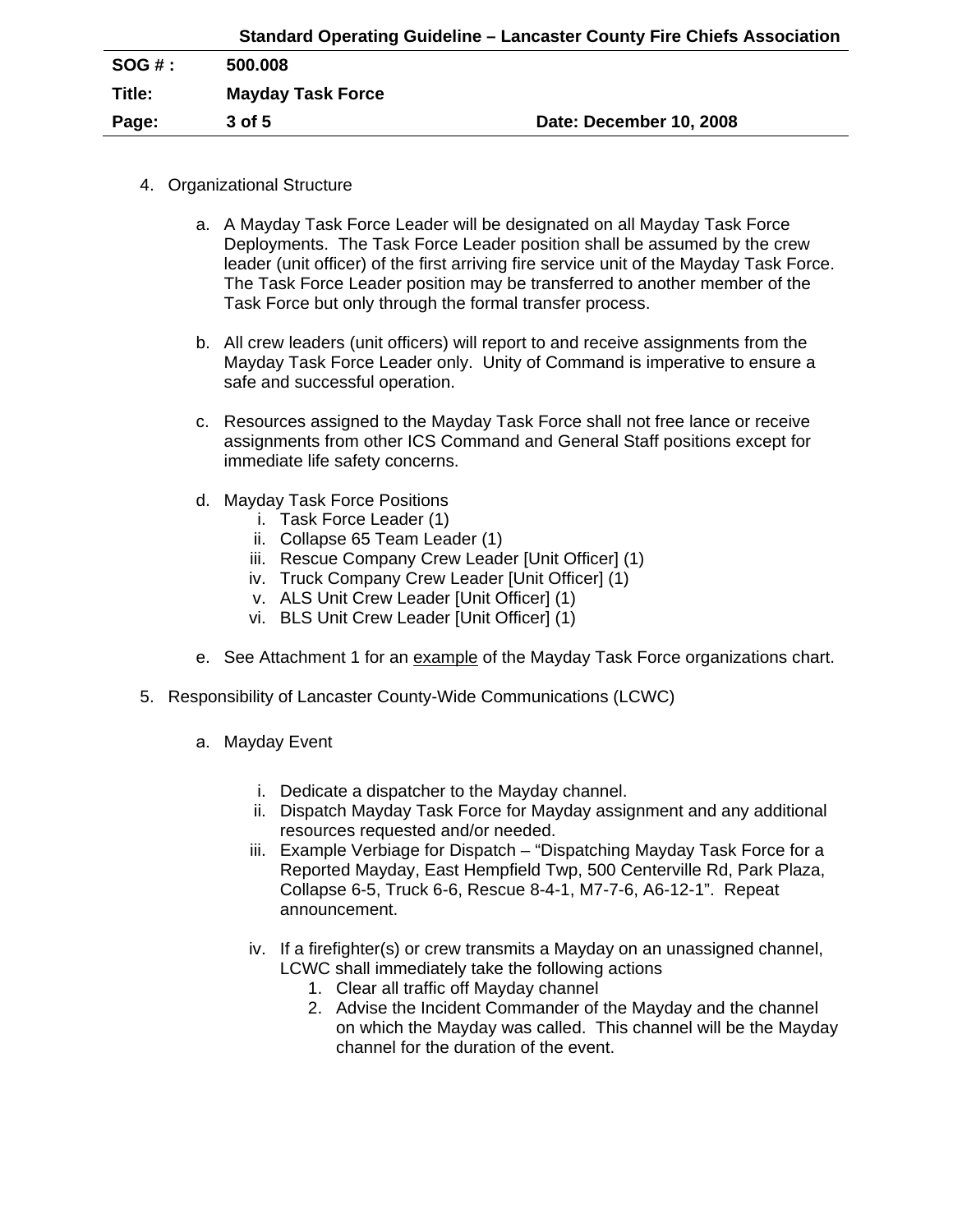|          | Standard Operating Guideline – Lancaster County Fire Chiefs Association |                         |  |
|----------|-------------------------------------------------------------------------|-------------------------|--|
| $SOG#$ : | 500.008                                                                 |                         |  |
| Title:   | <b>Mayday Task Force</b>                                                |                         |  |
| Page:    | 4 of 5                                                                  | Date: December 10, 2008 |  |

- 3. Attempt to obtain the LUNAR information from the firefighter(s) or crew reporting the Mayday.
	- a. Location
	- b. Unit assigned to.
	- c. Name(s) of downed or trapped crew.
	- d. Air supply remaining if known.
	- e. Resources needed if known.
- b. Stand By at Incident
	- i. The Incident Commander may request the Mayday Task Force to be predeployed at an incident for stand by.
	- ii. Dispatch Mayday Task Force for a Stand By.
	- iii. Example Verbiage for Dispatch "Dispatching Mayday Task Force for a Stand By, East Hempfield Twp, 500 Centerville Rd, Park Plaza, Collapse 6-5, Truck 6-6, Rescue 8-4-1, M7-7-6, A6-12-1". Repeat announcement.